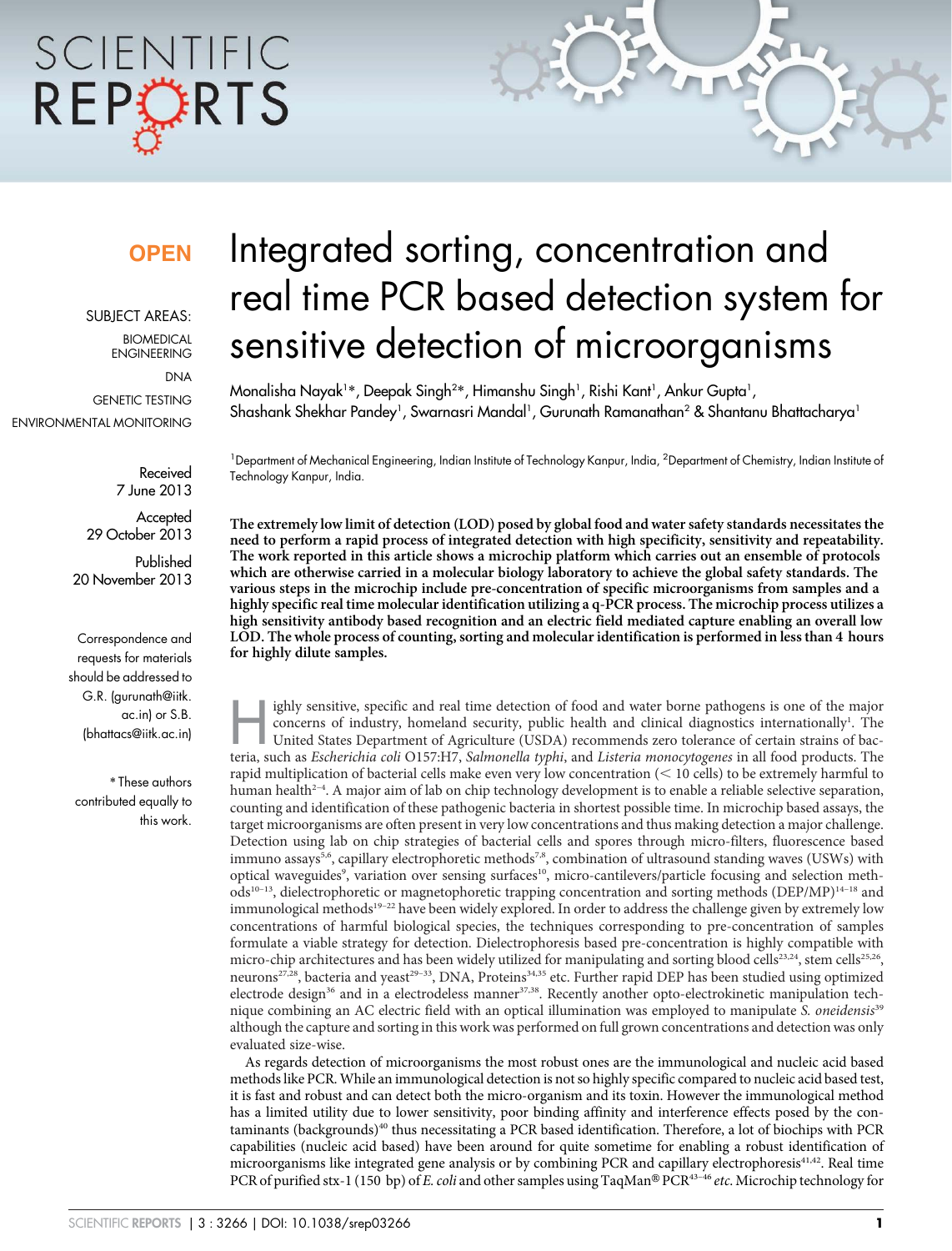the sake of precision and accuracy must necessitate a combination of several methods. Research for such combinations of more than one step on a single microchip platform currently forms a new dimension of microchip technology. For example Neilsen *et al.*<sup>47</sup> have successfully removed PCR inhibitors such as bovine haemoglobin and heparin from baker's yeast sample using on-chip dielectrophoresis and subsequent off-chip use of PCR techniques. Lagally *et al.*<sup>48</sup> have shown a cell capture protocol using dielectrophoresis followed by hybridization based RNA detection wherein a total of sixty *E. coli* MC1061 cells can be detected. Recently Bhattacharya *et al.*<sup>33</sup> have shown an integrated platform with dielectrophoretic concentration of *L. monocytogenes* V-7 and its end point PCR detection using SYBR-Green PCR<sup>33</sup> where a detection limit of around 60 cells from a sample of concentration  $10^4$  cfu/ml. One of the major issues that need to be evaluated in the different biochips as discussed is to develop a methodology wherein complete cell sorting sample preconcentration, immunological recognition and nucleic acid based detection is carried out in one single platform.

In this work, we report a completely novel detection methodology where metallic nano-particles are used to mediate immunoconjugation of targeted microorganisms, which are further sorted and concentrated through DEP technique and detected through nucleic acid based method (q-PCR) in a single microchip. All diagnostics are performed within a pico-liter micro-channel by use of optimized inter-digitated microelectrodes and a micro-scale thermal cycling

mechanism. This is schematically represented in Supplementary Fig. S1(a). The advantage offered by this architecture over contemporary detection platforms is the high specificity of recognition and quantitation of the target microorganisms at a limit of detection  $(LOD)$  of  $10<sup>2</sup>$  cfu/ml with about 10 bacterial cells inside the microchip with a total assay time of less than 4 hours at LOD. The technique developed through this work couples high selectivity of immuno-recognition (sorting), active capture (DEP) and high specificity of q-PCR.

#### **Results**

Nano-conjugated  $E$ . coli DH5 $\alpha$  cells. The nano-conjugation was primarily achieved by using a gold nanoparticle which was coated with a secondary antibody (Goat anti-mouse IgG). A primary anti *E. coli* antibody was used to capture the *E. coli* DH5a cells and bind this to each other through the nano-particle bridges. So, the binding mechanism was multiple cells binding to each other through many secondary antibody coated nanoparticles linked up with primary antibodies binding in turn to the target microorganisms. This mechanism has been schematically illustrated (see Supplementary Fig. S3). SEM micrographs of vacuum dried samples of normal and nano conjugated bacterial cells is shown as Supplementary Fig. S4a and S4b. The EDAX spectrum performed on the conjugates shows a strong presence of gold (see Supplementary Fig. S 5).



Figure 1 | (a) Image of micro-channel, (1) dimension of inlet/outlet ports is around 650  $\mu$ m and (2) the main portion have dimension around 225  $\mu$ m, (b) Images of interdigitated electrodes (1) individual width around 53.562 µm and (2) inter electrode spacing of 42.322 µm (c) Image of dielectrophoretic capture (d) Image of RT-PCR based detection (e) Schematic of the sequential events within the Biochip.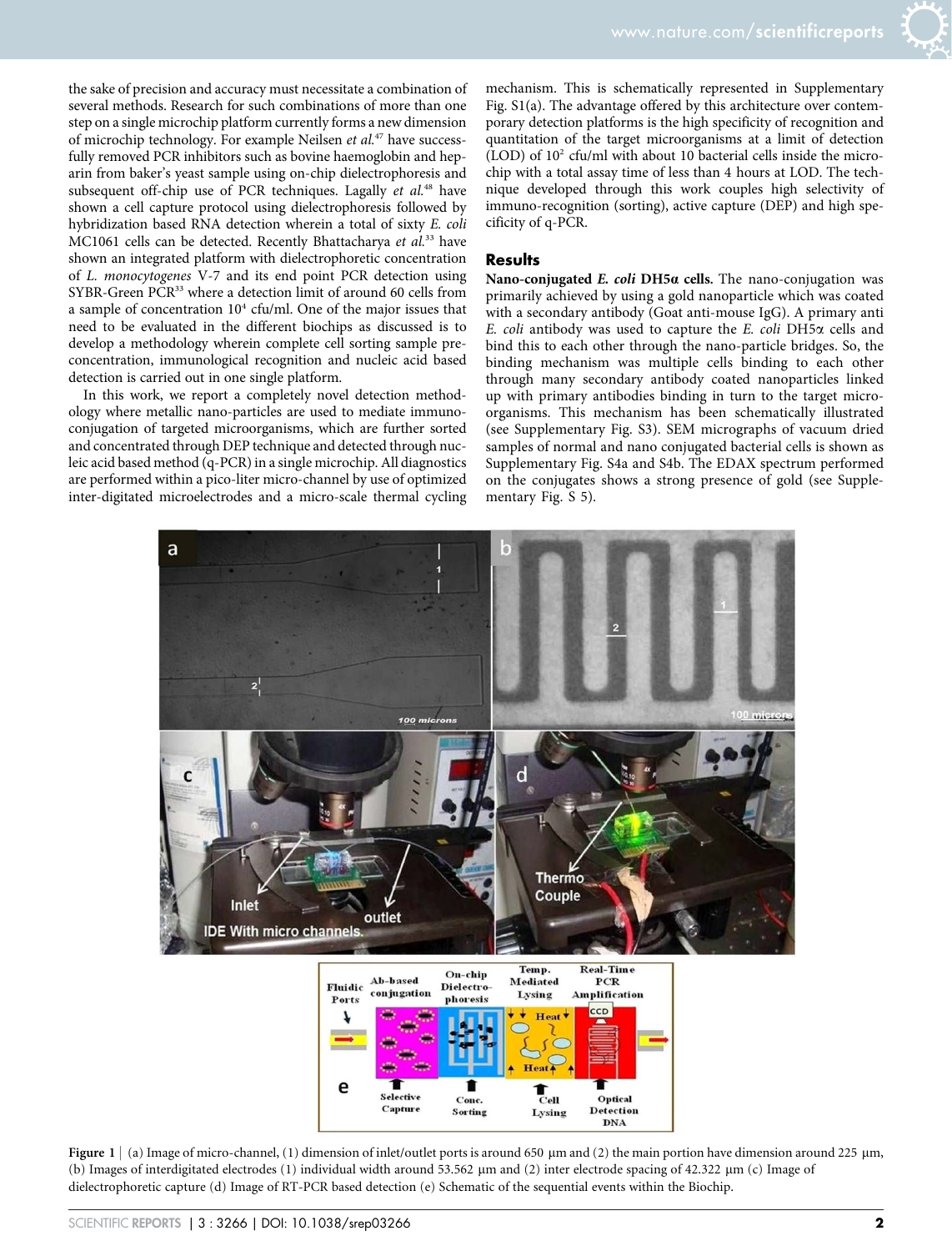



Figure  $2 \mid (a)$ , (b) Real time snap of captured normal cells at 10 KHz frequency, (c), (d) Real time snap of captured conjugated cells at 650 KHz frequency (e) Plot showing the trend in increase in fluorescence intensity during DEP of different bacterial cell (normal) concentrations with respect to time, - $\bullet$ -:  $10^2$  cfu/mL;  $\blacktriangle$  -:  $10^3$  cfu/mL;  $\blacktriangleright$  -:  $10^4$  cfu/mL;  $\blacktriangleright$  -  $\blacktriangleright$  -10<sup>6</sup> cfu/mL;  $\blacktriangleright$  - $\blacktriangleright$  -:  $10^7$  cfu/mL;  $\blacktriangleright$  -:  $10^8$  cfu/mL;  $\blacktriangleright$  -:  $10^8$  cfu/mL;  $\blacktriangleright$  -:  $10^8$  cfu/mL;  $\blacktriangleright$  -: in fluorescence intensity during DEP of different bacterial cell (conjugated) concentrations with respect to time,  $\rightarrow$  :10° cfu/mL;  $\rightarrow$  :10° cfu/mL;  $\rightarrow$  :10° 10<sup>4</sup> cfu/mL; - ▼ -: 10<sup>3</sup> cfu/mL; - ■ -: control.

Dielectrophoretic capture of bacterial cells on interdigitated microelectrodes (IDMEs). To begin the process, bacterial solutions with normal cells were injected by a micro syringe pump at a continuous flow of 20  $\mu$ L per hrs) and an A.C. signal of magnitude 10 volt peak to peak ( $V_{pp}$ ) with a sinusoidal nature was applied at 10 kHz frequency to the interdigitated electrodes. The bacterial cells injected into the biochip were captured on the interdigitated electrodes. Images of this capture process were acquired after every 3 minutes using a Nikon microscope mounted with a CCD camera (Eclipse, 80i) and subsequently the fluorescence signal was computed in real time and plotted. Following this, the DEP based capture of nano-conjugated *E. coli* cells were also carried out. A shift was observed in the capture frequency of the conjugated cells from 10 kHz (in case of normal bacterial cells without any conjugation) to 650 kHz. The capture voltage was the same 10  $V_{pp}$  as used earlier. Figure 2 (a)–(d) show the representative images of the capture process. As the electric field is turned on the fluorescently labelled microorganisms (both conjugated and unconjugated) get captured on the electrodes. The master data set is built by acquiring one data point every 3 minutes as the capturing proceeds. The average fluorescence data is computed

| Table 1   Cell counting using Malassez Slide |              |              |                            |
|----------------------------------------------|--------------|--------------|----------------------------|
| Cell concentration<br>(cfu/mL)               | Pre DEP      | Post DEP     | % of capture<br>Efficiency |
| $10^9$<br>$10^7$                             | 9982<br>9985 | 2495<br>2497 | 75<br>74.9                 |
| 10 <sup>6</sup>                              | 9965         | 2600         | 73.9                       |

over time by looking at the variability of the master data set and limiting such variability to a fixed range (see Supplementary Fig. S3). Figure 2 (e) and (f) is a consolidated summary of fluorescence growth generated from the master dataset with respect to time as the capture process happens at different inlet concentrations for both type of cells as discussed above. The fluorescence intensity grows exponentially followed by a plateauing towards the end signifying substantial capture towards the beginning followed by a saturation owing to maximum entrapment of the whole sample. Fluorescence signal touches a maximum value and plateaus off in time owing to the setting up of a dynamic equilibrium in the no. of capture sites thereby meaning that any occupied site is reoccupied with a fresh particle at the behest of the already existing particle. Electro-thermal flow occurs due to joule heating coupled to illumination (provided by the fluorescence microscope) in the solution which limits the bacterial cell capture resulting in plateauing of the fluorescent signal<sup>49,50</sup>. We have observed an identical behaviour for capture of fluorescent micro-beads<sup>51</sup>. Also, the exponential growth of the signal which happens immediately as the flow is introduced is proportional to the inlet concentration and we have been able to observe a clear difference corresponding to  $10^9$ ,  $10^7$ ,  $10^6$ ,  $10^4$ ,  $10^3$  and  $10^2$  cfu/mL. For the least inlet concentration the growth in signal is registered after around 200 minutes owing to the extreme lean nature of the initial concentration of bacterial cells which coupled by a low injection rate of only 20 µL/hour accounts for this delay. The low flow rate of  $20 \mu L/h$ our is necessary to obtain high yield of the capture process.

Capture efficiency studies of DEP. The capture process on the biochip was validated through plate culture and counting technique and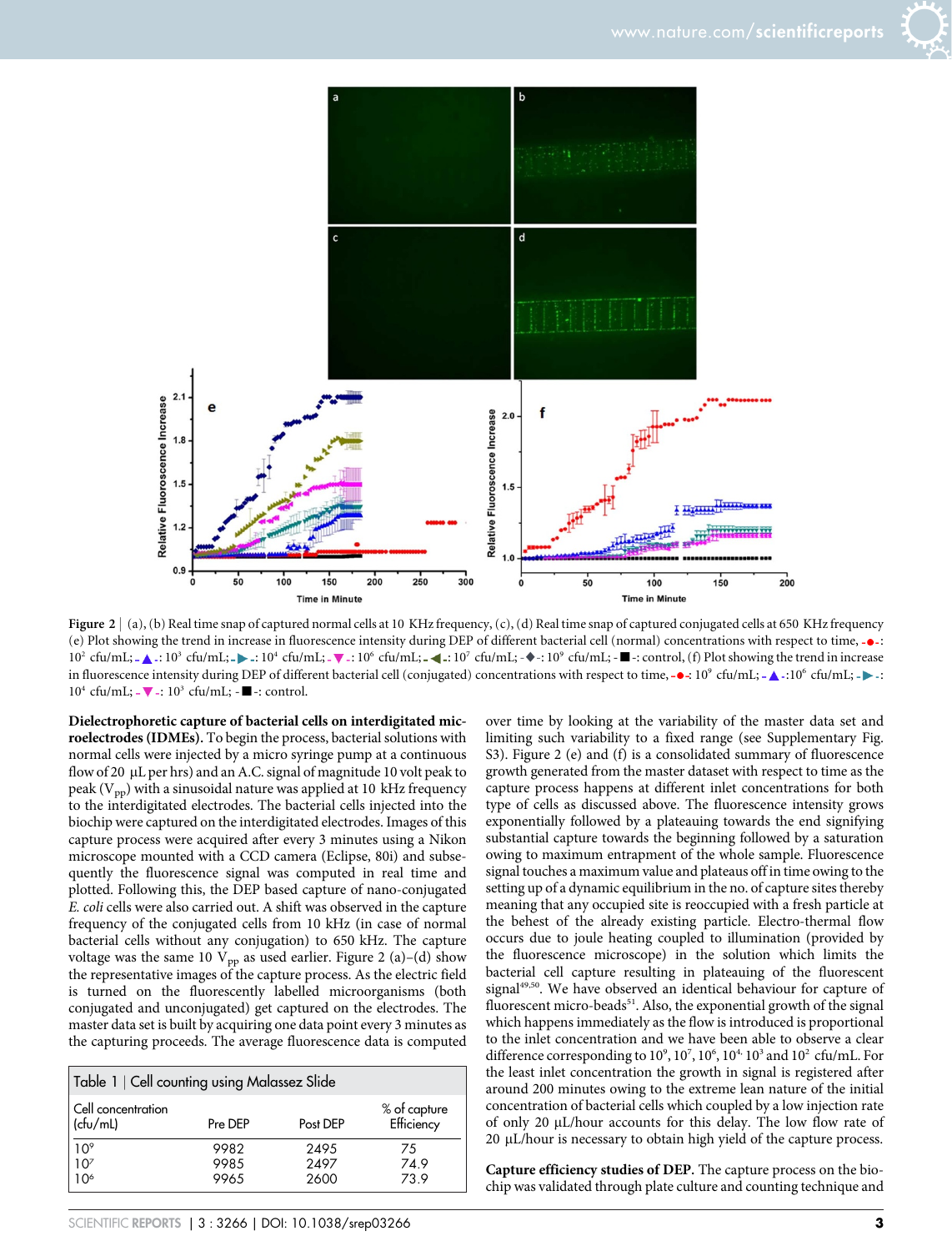

Figure 3 | (a) Plots depicting the trend in fluorescence increase during RT PCR with time for normal cells. -• -: 10<sup>2</sup> cfu/mL; -• -: 10<sup>3</sup> cfu/mL; -▲ -: 10<sup>4</sup> cfu/ mL; - $\blacktriangledown$ -: 10<sup>7</sup> cfu/mL; - $\blacktriangleright$ -: 10<sup>9</sup> cfu/mL; - $\blacktriangleright$ -: control, (b) Plots depicting the trend in fluorescence increase during RT PCR with time for conjugated cells.  $-$  -:  $10^9$  cfu/mL;  $-\Delta$ -:  $10^6$  cfu/mL;  $-\blacktriangleright$ -:  $10^4$  cfu/mL;  $-\blacktriangledown$ -:  $10^3$  cfu/mL;  $-\blacktriangleright$ -: control.

by using Malassez slide<sup>52</sup>. For plate counting, original solutions of *E*. coli DH5α cells with concentrations in the range from 10<sup>9</sup> cfu/mL to 10<sup>7</sup> cfu/mL were passed through the micro channel – IDME assembly and captured over the IDMEs. The injected sample after passing over the IDMEs was collected at the outlet of the biochip and these flow through were further diluted and plated. The various inlet solutions were also diluted to the same order as the outlet. The pre and post DEP solutions serially diluted for 5 and 4 times respectively were spread on LB agar plates containing ampicillin (100 µg/mL) and incubated for about 24 hrs at  $37^{\circ}$ C. The pre-DEP sample plates showed counts of colonies upto an extent of an order of magnitude more than the post-DEP samples. Supplementary Fig. S6 shows these images and the counts in a tabulated manner. This also indicates that the cells are still viable after getting influenced by the applied electric fields. The images of the culture plates were acquired on a gel documentation system (M/s BioRad) and number of bacterial colonies counted using Image-J (NIH). The average capture efficiency of DEP for the various samples was obtained as 70–75%. This was further validated by counting the cells using Malassez slides<sup>52</sup>. The counting data are presented in Table 1. The captured cells are not affected by any irreversible damage during the DEP experiment<sup>53</sup>.

RT- PCR of bacterial cells on the biochip. Once the desired capture of microorganisms was accomplished in the bio-chip the identification step through RT- PCR was initiated. We first performed RT-PCR with normal *E. coli* DH5a cells captured over the IDMEs in different concentrations viz.  $10^9$ ,  $10^7$ ,  $10^6$ ,  $10^4$ ,  $10^3$  and  $10^2$  cfu/mL. The thermal cycling was executed on the micro-chip (See supplementary Fig. S1). During the PCR the fluorescence imaging was performed at 10 frames per second (FPS) and a digital video of the whole process was acquired. All frames those corresponding to the end of the 72 $\degree$ C step were separated and binned together as a function of the no. of cycles. Some representative frames corresponding to cycle no.'s 1, 10, 20 and 25 for initial pre-DEP inlet concentrations 10<sup>9</sup>, 10<sup>7</sup>, 10<sup>4</sup>, 10<sup>3</sup> and 10<sup>2</sup> cfu/mL are illustrated (see Supplementary Fig. S7). The intensity of all these frames has been determined by image-J using the pixel count method. Further the relative fluorescence intensity has been computed between the corresponding frame of a certain cycle no. with respect to that of the initial fluorescence intensity value and these ratios have been plotted on logarithmic scale w.r.t the corresponding cycle no.

Figure 3 illustrates the cumulative cycle wise logarithmic ratio plot of the fluorescence intensity in which each initial concentration comprises of a linear, exponential and plateauing part in overall signal which is similar to the real time data obtained in any RT-PCR machine. The distinction of the initial template concentration which is signified by the change of the linear to exponential characteristics of the acquired signal referred hereinafter as transition point.

The linear to exponential signal growth is registered within the first 3 cycles for concentrations  $10^9$  and  $10^7$  cfu/mL whereas this change over starts at  $10<sup>th</sup>$  cycle for lower concentration corresponding to 10<sup>4</sup> and 10<sup>3</sup> cfu/mL and at 23<sup>rd</sup> cycle for 10<sup>2</sup> cfu/mL. Further there is a marked distinction in the transition point for  $10^4$ ,  $10^3$  and 10<sup>2</sup> cfu/mL, as template concentrations are already quite low. A similar behaviour is observed in the conjugated samples.

Specificity test. The conjugated *E. coli* cells were mixed with *Para*coccus cells (conc. 10<sup>5</sup> cfu/mL) in equal proportions by volume for



Figure 4 | Reduction of RT-PCR signals of E.coli DH5a (conjugated, concentration 10<sup>5</sup> cfu/mL) in the flow through solution with each pass,  $\bullet$  : one pass;  $\bullet \blacktriangle$  : second pass;  $\bullet \blacktriangleright$  : third pass;  $\bullet \blacktriangleright$  : fourth pass;  $\bullet \blacksquare$  : control.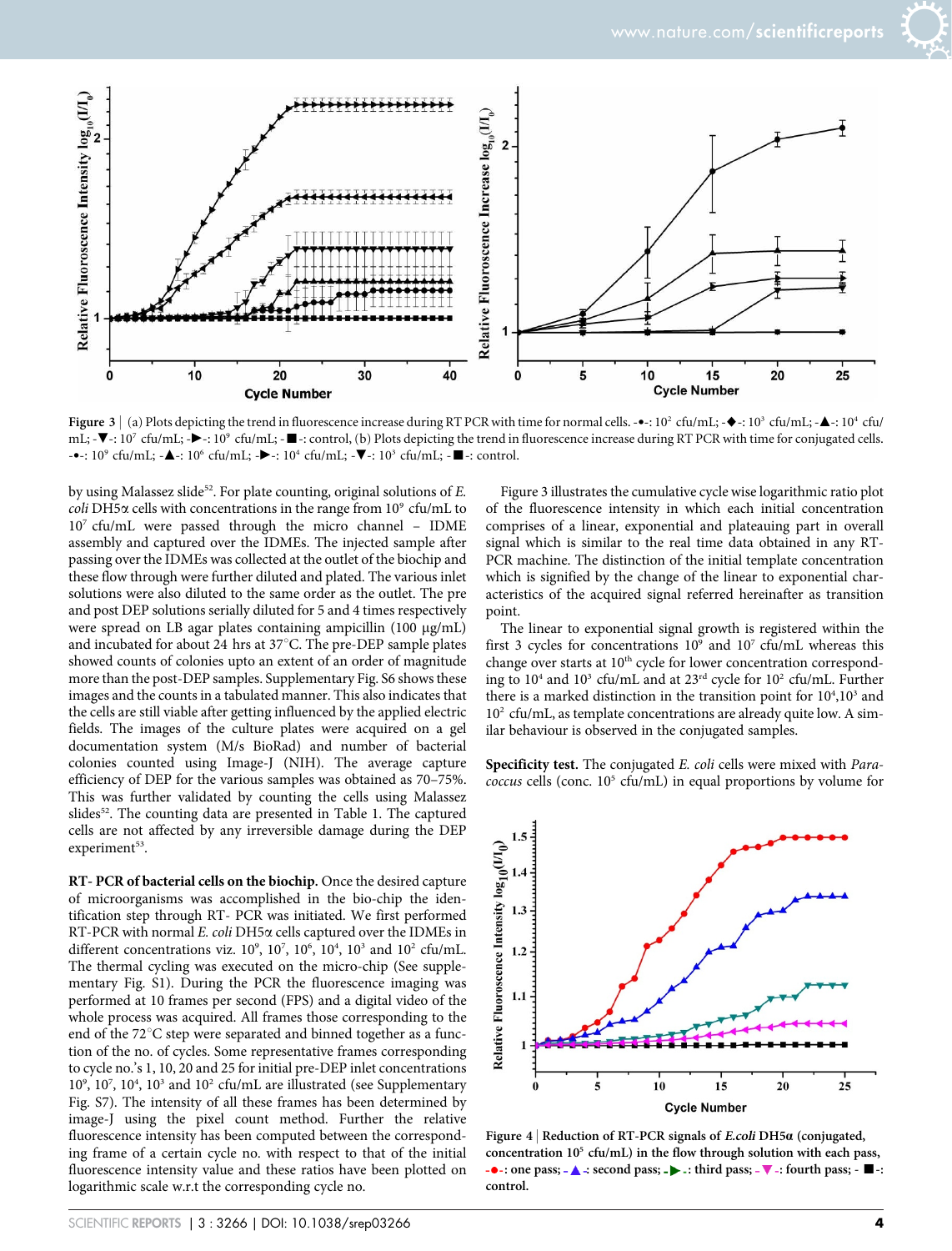testing the specificity of detection of this assay. As observed before, the DEP process was able to capture 75% of the target biological entities (normal or conjugated cells) and the uncaptured retentate output of the chip contained a few (25%) of the total no. of biological entities flown in. (Supplementary Fig. S8). We have passed the mixture containing the conjugated *E. coli* DH5a and *Paracoccus* cells and performed the DEP base capture at a capture frequency 650 KHz (corresponding to the signature frequency of the conjugates). The retentate solution coming out of the biochip was injected inside two new channels in the same biochip and RT-PCR was performed on one channel using the primers for conjugated *E.*  $\text{coll}$  DH5 $\alpha$  and in the other channel with primers specific to *Paracoccus* strain. Four such biochips were used where in the first the retentate solution coming out was investigated for RT-PCR after 1 pass, 2 passes, 3 passes and 4 passes respectively. The conjugated *E. coli* DH5a was captured and thus its concentration after each pass would fall in the retentate whereas the uncaptured *Paracoccus* would have similar concentrations. The maximum fluorescence intensity for *Paracoccus* seems to be unchanged in all the 4 biochips whereas that of the conjugated *E. coli* DH5a goes down (also plotted separately as Figure 4) which shows highly specific capture of the conjugates in our biochip. This followed with RT-PCR which adds on to the selectivity and makes our chip highly specific to the recognition of various microorganisms. Trials have also been carried in Real fruit juice samples in order to ascertain the specificity of our biochip while reading real samples. The fruit juice solution was diluted (2 fold) using DI water and the washed bacterial cell pellets were suspended in the diluted fruit juice. The DEP based detection was achieved by the process described earlier. Cells got captured at a frequency of 10 kHz and our biochip showed a fluorescence response and also sensitivity to q-PCR. (Supplementary figure S9–11).

#### **Discussion**

Deployment of chip based detection techniques has distinct advantages in order to enhance the detection speed, miniaturization and sensitivity. The main challenges in developing a lab on chip device are an overall integration of several sub components in a single microchip for carrying out different recognition/detection protocols. Such an integrated approach should be specific, sensitive, rapid and lower minimum detection limit. The device presented in this work is completely integrated and does sensitive (around 8 cells in a volume of 80 mL) and specific recognition and counting of microorganisms with high accuracy in less than 3 hours time. Compared to several conventional methods for detection of microorganisms, which sometimes may need several hours to days on a lab scale, our biochip can perform this integrated detection in very short amount of time and still detect microorganisms with the same foolproof methodology. Bhattacharya et al.<sup>33</sup> reported about integration but they had detected the amplification at the end point of the PCR cycle whereas here real time monitoring is possible with this system. Kwon *et al.*<sup>39</sup> , 2012 reported about separation of bacterial cells by rapid electrokinetic patterning using focused Laser beam. But this system is a closed system where bacterial samples are injected and separated and valid at higher bacterial concentration. For very dilute samples one needs to concentrate it; so continuous flow type system is required which is under process of development as reported by Kwon et al. Our system already offers this feature. Further it requires an extra source of Laser light for detection. Report by Kwon *et al.*<sup>39</sup> is silent about integration of PCR on the same chip. The biochip described in this paper is designed as a diagnostic tool for meeting some major detection challenges in the food, water and pharmaceutical industry.

#### Methods

Device design and fabrication. The biochip has been developed in a hybrid platform with a lower die made up of silicon with imprinted micro-electrode array (IDME) and an upper die made up of replicated (Poly dimethyl siloxane) PDMS<sup>51</sup>.

Realization of the upper die. Micro-channels were fabricated in a soft polymeric matrix by soft lithography process followed by replica moulding technique<sup>54-1</sup> mold was made using SU8 2007 with 10 microns feature size which was treated with mold release agent hexamethyldisilazane (supelco analytical, USA) for 30 minutes and PDMS was replicated over these using a 10:1 ratio of silicone rubber and curing agent (Sylgard 184, Dow Cownig, Midland, USA). Figure 1a shows a photograph of micro-channel taken under an optical microscope at 10  $\times$  magnification.

Realization of the lower die. The lower die was fabricated in silicon by photolithography and lift off process using S-1813 positive tone photoresist (M/s Shipley) followed by metal sputtering wherein a layer of 20 nm chromium and 200 nm nickel was deposited and lift off process was carried out. Figure 1b shows the microscopic images of a set of fabricated electrodes with an inter electrode spacing of  $42.322 \mu m$ and the individual width around  $53.562 \mu m$ .

Assembly of upper and the lower dies. The micro-channels were mounted over the lower die, after sputter coating the electrodes with Silicon dioxide (200 nm) and alignment of the geometrical axes of both channels and electrodes were carried out under a microscope. Prior to this mounting and alignment both the oxide and PDMS surfaces were exposed to oxygen plasma using a Harrick Plasma tool (115 V, 60 sec) and the PDMS die was punctured with a syringe needle in the inlet/outlet ports and this was used later for injecting the sample solution into the microchannel. An extra hole was drilled in the PDMS outside the microchannel boundary to monitor and control the biochip temperature as it was required for inserting the thermocouple.

Packaging & Instrumentation. The PDMS – Silicon hybrid assembly was pasted on a custom designed printed circuit board (PCB) with thermally conductive epoxy. The PCB contained an embedded heater and also gold-plated bond pads that were used to electrically connect the biochip to the PCB by wire-bonding using aluminium (10 micron diameter) wire (West Bond, CA). The PCB was further electrically connected to a function generator (33220A, 20 MHz Function/Arbitrary Waveform Generator, Agilent Technologies, USA) for providing the AC frequency and to a NI-PXI-1031 (National Instruments, USA) controller box equipped with a programmable power supply and a digital multimeter. The NI-PXI-1031 module has been used for measuring and controlling the temperature of the biochip during the execution of the PCR cycle. A K-type thermo couple was inserted into the hole drilled outside the microchannel in the PDMS half by using a glass sleeve and hysol epoxy. The sensing tip of the thermocouple was coated with a thin layer of thermal epoxy to ensure a uniformity of temperature readout. An offchip syringe pump (11 PLUS, Harvard Apparatus, USA) was used to flow the sample solutions with different concentration of microorganisms. The entire process of flow, capture and PCR was performed on the optical stage of an epifluorescence Nikon80i microscope, equipped with a Pixera CCD camera. (Figure 1 c, d).

Bacterial strain used in this study.  $E$ . *coli*  $DH5\alpha$  cells used in this study were pretransformed with TA cloning vector (purchased from Bangalore Genei) having a reductase gene (mntAa-987 bp, Genbank accession no. KC691252) as a DNA insert<sup>57,58</sup>. E. coli DH5α cells were grown in LB (Luria-Bertani, M/S BangloreGenei) culture medium containing 100  $\mu$ g/mL of ampicillin at 37°C overnight in a shaking incubator (Mahendra Scientifics, India). Growth was detected by measuring the optical density (OD<sub>600</sub>) of the growth medium and an OD<sub>600</sub> of about 2.5 was estimated to be reflective of late exponential growth phase. *Paracoccous* sp. strain DMF has capabilitiy to degrade dimethylformamide(DMF), dimethylamine. This strain has dimethylformamidase (DMFase) gene on a plasmid which converts DMF to dimethyl amine. Partial amplification of DMFase gene ( $\sim$ 1 kb) was used here for identification of this strain. *Paracoccus* cells were grown in minimal media upto late log phase as described by Swaroop et al<sup>59</sup>, harvested by centrifugation and resuspended in PBS. Rest of the procedures was same as as described above for *E. coli*.

Sample preparation for performing cell capture and counting using DEP. Bacterial cells were harvested from the culture medium by centrifugation at 5000 g and washed several times with  $1 \times$  PBS buffer and finally resuspended in DI water. About 1 mL of this suspension in DI water contained 10<sup>9</sup> cfu/mL as estimated by plate count methods. Serial dilution of this initial sample was carried out using deionized water till a titre of  $10^2$  cfu/mL was obtained. Subsequently the bacterial cells were dyed using acrydine orange (excitation maxima at 502 nm and emission maxima at 525 nm, concentration: 3 µg/mL). For preparation of bacteria spiked fruit (Litchi chinensis) juice samples, cells were collected, washed and resuspended in a two fold dilution of the commercially obtained samples. (M/S Real, Batch No.:MW0266, Date: 25/07/ 2013).

Preparation of nano-conjugated E. coli DH5a cells. A part of the culture solution containing 10<sup>9</sup> cfu/mL of microorganisms was prepared by the procedure described above and mixed with anti *E. coli* antibody solution (0.1 mg/mL) (M/S Abcam ab25823). This mixture was incubated for 15 minutes at  $37^{\circ}$ C and goat anti-mouse IgG (heavy and light chain) coated with 10 nm gold particles (Ted Pella, Inc., Redding, CA, USA) was added. The final solution was again diluted 50 fold and incubated for 10–15 min. The resulting solution was vacuum dried onto the stage of a scanning electron microscope (SEM) and micrographs were obtained. Figure S4 shows the SEM micrographs of the normal cells and the conjugated cells respectively.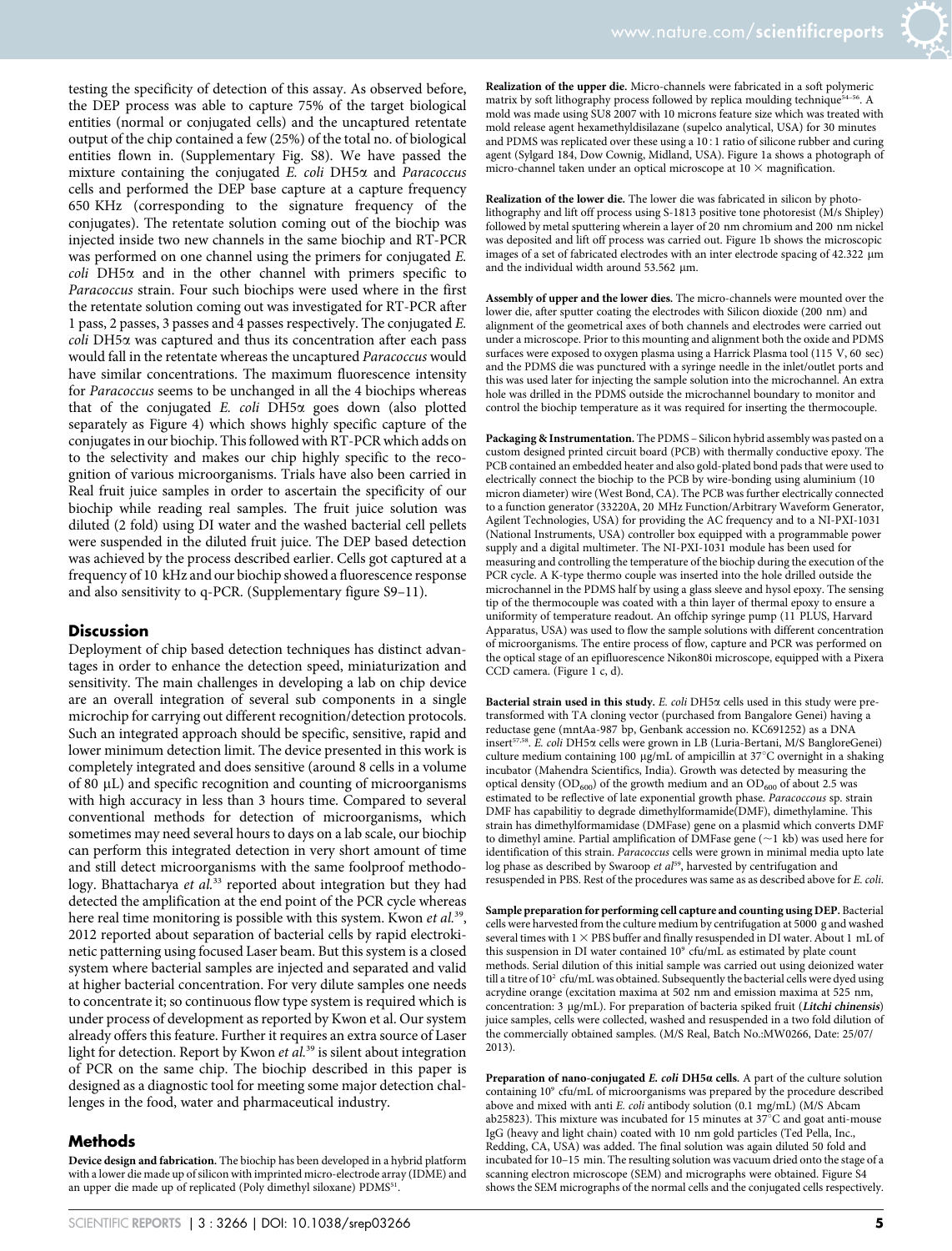Sample Preparation for RT-PCR. *E. coli* DH5a cells were grown harvested and washed as reported above. Separate samples with concentrations –  $10^9$ ,  $10^7$ ,  $10^6$ ,  $10^5$ , 10<sup>4</sup> and 10<sup>2</sup> cfu/mL were prepared in DI water. AAF1forward (5'ATGGAACTG-GTAGTAGAACCCCTC3') and AAR2 reverse (5'TCAGACGCCGCTGGGA-TAGAACGC3') primers were used to amplify the DNA fragment of size  $\sim$  1 Kb of *E*. *coli* DH5a 57,58. The PCR was carried out on the biochip using a q PCR kit with SYBR green detection (M/S Qiagen Inc.) wherein PCR mix was prepared by mixing 2  $\times$ buffer, both forward and reverse primer and water respectively and subsequently injected into the biochip with captured target and thermally cycled.

Dielectrophoretic capture of bacterial cells on the biochip. The dielectrophoretic capture of bacterial cells has been achieved by continuously flowing the bacterial cell solutions via a microsyringe pump. The IDMEs were provided with an A.C. signal at 10 kHz frequency (for normal bacterial samples) and 650 kHz frequency (for conjugated bacterial samples) by using a function generator (33220A, 20 MHz Function/Arbitrary Waveform Generator, Agilent Technologies, USA). The fluoroscence labelled bacterial cells were got captured over the IDMEs. The images of the captured cells were obtained by using an inverted Nikon microscope mounted with a CCD camera (Eclipse, 80 i) and hence the fluorescence signal was analyzed in real time and plotted.

Characterization with inverted fluorescence microscope. An inverted fluorescence microscope (Nikon ECLIPSE 80 i, Japan) was used to visualize and characterize qualitatively and quantitatively the cell capture and the PCR process inside the biochip. The microscope was equipped with tetramethylrhodamineisothiocyanate (TRITC) filter (excitation wavelength 540–565 nm, dichroic cut-off wavelength 565 nm, and emission wavelength 605–660 nm) enabling the monitoring of fluorescent dyes viz., acrydine orange used for DEP based counting and SYBR green used for RT-PCR detection. A CCD (charged coupled device) camera (Media Cybernetics SN: Q20656) mounted on the eyepiece of the microscope would rapidly capture fluorescence images of the micro-channels at regular time intervals. The samples of various concentrations were injected into the microchannels and DEP capture was performed for 45 minutes to 4 hours depending on the richness of the mixture. The images were processed using ImageJ (NIH) and the spatial value of fluorescence over the capture electrodes (present throughout the length of the microchannel excluding the inlet/outlet ports) were obtained for the various times of capture. The mean signal intensity was calculated corresponding to the maximum time point. The same setup was used to capture the images of the micro-channel during the thermal cycling process (PCR stage) corresponding to the end of the 72 $^{\circ}$ C step of each PCR cycle. The growth in fluorescence signal with the progress of the PCR reaction was processed in an identical manner and the logarithmic ratio between the intensity of the images at the end of every  $72^{\circ}$ C step and the initial intensity of the chamber before the start of the PCR cycle was plotted with respect to the cycle number.

Thermal cycling on the biochip. The thermal cycling has been carried out on the Biochip with an instrumentation strategy as indicated below. The temperature monitoring on the biochip was performed through the thermocouple and contact was maintained between the sensing tip and silicon base. The embedded heaters on the PCB as described earlier were connected to the output of the programmable power supply, NI-PXI-4110 box (National Instruments, USA) and helped in ramping up the surface temperature inside the chamber containing the PCR mix while the readout of the biochip temperature was acquired by the thermocouple sensor into a digital multi-meter device assembled in the same PXI box. A proportional-integralderivative (PID) controller was programmed in Labview version 9 (National Instruments) to synchronize the thermal cycling on the biochip. Supplementary Fig. S1 a, b, c show the schematic of the instrumentation for performing thermal cycling and the real signal plot of the thermal cycle as extracted by the Labview. The ramp up rates obtained were around 3.1°C/s and the cooling rates obtained by keeping the biochip assembly over an ice box comes out as  $2.1^{\circ}$ C/s using PID control.

The PCR program that was used comprised of initial temperature of  $95^{\circ}$ C for 5 min (to promote cell thermal lysis) followed by 40 cycles of  $95^{\circ}$ C (for 10 secs) for denaturation, 55°C (for 5 secs) annealing and 72°C (for 15 secs) extension.

- 1. Velusamy, V., Arshak, K., Korostynska, O., Oliwa, K. & Adley, C. An overview of foodborne pathogen detection: In the perspective of biosensors. *Biotech. Adv.* 28, 232–254 (2010).
- 2. Bhattacharya, S. *et al*. Optimization of Design and Fabrication Processes for Realization of a PDMS-SOG-Silicon DNA Amplification Chip. *J. Microelectromech. Syst* 16, 401–410 (2007).
- 3. Alocilja, E. C. & Radke, S. M. Market analysis of biosensors for food safety. *Biosens. Bioelectron.* 18, 841–846 (2003).
- 4. Chemburu, S., Wilkins, E. & Abdel-Hamid, I. Detection of pathogenic bacteria in food samples using highly-dispersed carbon particles. *Biosens. Bioelectron.* 21, 491–499 (2005).
- 5. Lay, C. *et al*. Enhanced microfiltration devices configured with hydrodynamic trapping and a rain drop bypass filtering architecture for microbial cells detection. *Lab Chip* 8, 830–833 (2008).
- 6. Zhu, L.*et al*. Filter-based microfluidic device as a platform for immunofluorescent assay of microbial cells. *Lab Chip* 4, 337–341 (2004).
- 7. Rodriguez, M. A., Lantz, A. W. & Armstrong, D. W. Capillary electrophoretic method for the detection of bacterial contamination. *Anal. Chem.* 78, 4759–4767  $(2006)$
- 8. Lantz, A. W., Bao, Y. & Armstrong, D. W. Single-Cell Detection, Test of Microbial Contamination Using Capillary Electrophoresis. *Anal. Chem.* 79, 1720–1724 (2007).
- 9. Zourob, M. *et al*. Optical Leaky Waveguide Sensor for Detection of Bacteria with Ultrasound Attractor Force. *Anal. Chem.* 77, 6163–6168 (2005).
- 10. McGovern, J. P., Shih, W. Y. & Shih, W. H. In situ detection of Bacillus anthracis spores using fully submersible, self-exciting, self-sensing PMN-PT/Sn piezoelectric microcantilevers. *Analyst.* 132, 777–783 (2007).
- 11. Wu, J. & Islam, N. A Simple Method to Integrate In Situ Nano-Particle Focusing With Cantilever Detection. *IEEE Sensors Journal* 7, 957–958 (2007).
- 12. Hu, X. *et al*. Marker-specific sorting of rare cells using dielectrophoresis. *PNAS* 102, 15757–1576 (2005).
- 13. Yeung, S. W., Lee, T. M. H., Cai, H. & Hsing, I. M. A DNA biochip for on-the-spot multiplexed pathogen identification. *Nucliec Acid Res* 34, 118 (2006).
- 14. Ramadan, Q. *et al*. Simultaneous cell lysis and bead trapping in a continuous flow microfluidic device. *Sensor Actuat B-chem* 113, 944–955 (2006).
- 15. Fatoyinbo, H. O., Hoettges, K. F., Reddy, S. M. & Hughes, M. P. An integrated dielectrophoretic quartz crystal microbalance (DEP-QCM) device for rapid biosensing applications. *Biosens Bioelectron* 23, 225–232 (2007).
- 16. Kim, U. & Tom Soh, H. Simultaneous sorting of multiple bacterial targets using integrated Dielectrophoretic–magnetic activated cell sorter. *Lab Chip* 9, 2313–2318 (2009).
- 17. Arnold, W. M. & Franich, N. R. Cell isolation and growth in electric-field defined micro-wells. *Curr Appl Phys* 6, 371–374 (2006).
- 18. Fan, S. K., Huang, P. W., Wang, T. T. & Peng, Y. H. Cross-scale electric manipulations of cells and droplets by frequency-modulated dielectrophoresis and electrowetting. *Lab Chip.* 8, 1325–1331 (2008).
- 19. Ivnitski, D., Abdel Hamid, I., Atanasov, P. & Wilkins, E. Biosensors for detection of pathogenic bacteria. *Biosens Bioelectron.* 14, 309–316 (1999a
- 20. Chen, C. S. & Durst, R. A. Simultaneous detection of *Escherichia coli* O157:H7, *Salmonella*spp. and *Listeria monocytogenes* with an array-based immunosorbent assay using universal protein G-liposomal nanovesicles. *Talanta* 69, 232–238  $(2006)$
- 21. Magliulo, M. *et al*. A Rapid Multiplexed Chemiluminescent Immunoassay for the Detection of Escherichia coli O157:H7, Yersinia enterocolitica, Salmonella typhimurium, and Listeria monocytogenes Pathogen Bacteria. *J. Agric. Food Chem.* 55, 4933–4939 (2007).
- 22. Meng, J. H. & Doyle, M. P. Introduction. Microbiological food safety. *Microbes Infect.* 4,395–397 (2002).
- 23. Gascoyne, P. R. C., Wang, Xiao-Bo & Huang, Ying. Dielectrophoretic separation of cancer cells from blood. *IEEE Ind. Appl. Conf.* 33, 3 (1997).
- 24. Gawad & Didier, S.. Dielectric spectroscopy in a micromachined flow cytometer: theoretical and practical considerations. *Lab chip* 3, 241–51 (2004).
- 25. Talary, M. S., Mills, K. I., Hoy, T., Burnett, A. K. & Pethig, R. Dielectrophoretic separation and enrichment of  $CD34+cell$  subpopulation from bone marrow and peripheral blood stem cells. *Med. Biol. Eng. Comput.* 33, 235 (1995).
- 26. Flanagan *et al*. Unique Dielectric Properties Distinguish Stem Cells and Their Differentiated Progeny. *Stem Cells* 26, 656 (2008).
- 27. Jaber, T., Labeed, F. H. & Hughes, M. P. Action potential recording from dielectrophoretically positioned neurons inside micro-wells of a planar microelectrode array. *J. Neurosci. Methods* 182, 225 (2009).
- 28. Prasad, S. *et al*. Separation of individual neurons using dielectrophoretic alternative current fields. *J. Neurosci. Methods* 135, 79 (2004).
- 29. Pethig, R., Jakubek, L. M., Sanger, R. H., Heart, E., Corson, E. D. & Smith, P. J. S. *IEE Proc.: Nanobiotechnol.* 152, 189 (2005).
- 30. Li, H. & Bashir, R. Dielectrophoretic separation and manipulation of live and heattreated cells of Listeria on microfabricated devices with interdigitated electrodes. *Sens. Actuators B* 86, 215 (2002).
- 31. Bessette, P. H., Hu, X. Y., Soh, H. T. & Daugherty, P. S. Microfluidic Library Screening for Mapping Antibody Epitopes. *Anal. Chem.* 79, 2174 (2007).
- 32. Lapizco-Encinas, B. H., Davalos, R. V., Simmons, B. A., Cummings, E. B. & Fintschenko, Y. An insulator-based (electrodeless) dielectrophoretic concentrator for microbes in water. *J. Microbiol. Methods* 62, 316 (2005).
- 33. Bhattacharya, S. *et al*. PCR-based detection in a micro-fabricated platform. *Lab Chip* 8,1130–1136 (2008).
- 34. Zheng, L. F., Brody, J. P. & Burke, P. J, Electronic manipulation of DNA, proteins, and nanoparticles for potential circuit assembly. *Biosens. Bioelectron.* 20, 606 (2004).
- 35. Clarke, R. W., White, S. S., Zhou, D. J., Ying, L. M. & Klenerman, D. Trapping of Proteins under Physiological Conditions in a Nanopipette. *Angew. Chem.* 117, 3813 (2005).
- 36. Rodrigo, M. D. Microfabrication technologies in dielectrophoresis applications— A review. *Electrophoresis* 33, 3110–3132 (2012).
- 37. Lapizco-Encinas, B. H., Simmons, B. A., Cummings, E. B. & Fintschenko, Y. Dielectrophoretic Concentration and Separation of Live and Dead Bacteria in an Array of Insulators. *Anal. Chem* 76, 1571–1579 (2004).
- 38. Bhattacharya, S., Chao, T. C. & Ros, A. Insulator-based dielectrophoretic single particle and single cancer cell trapping. *Electrophoresis* 32, 2550–2558 (2011).